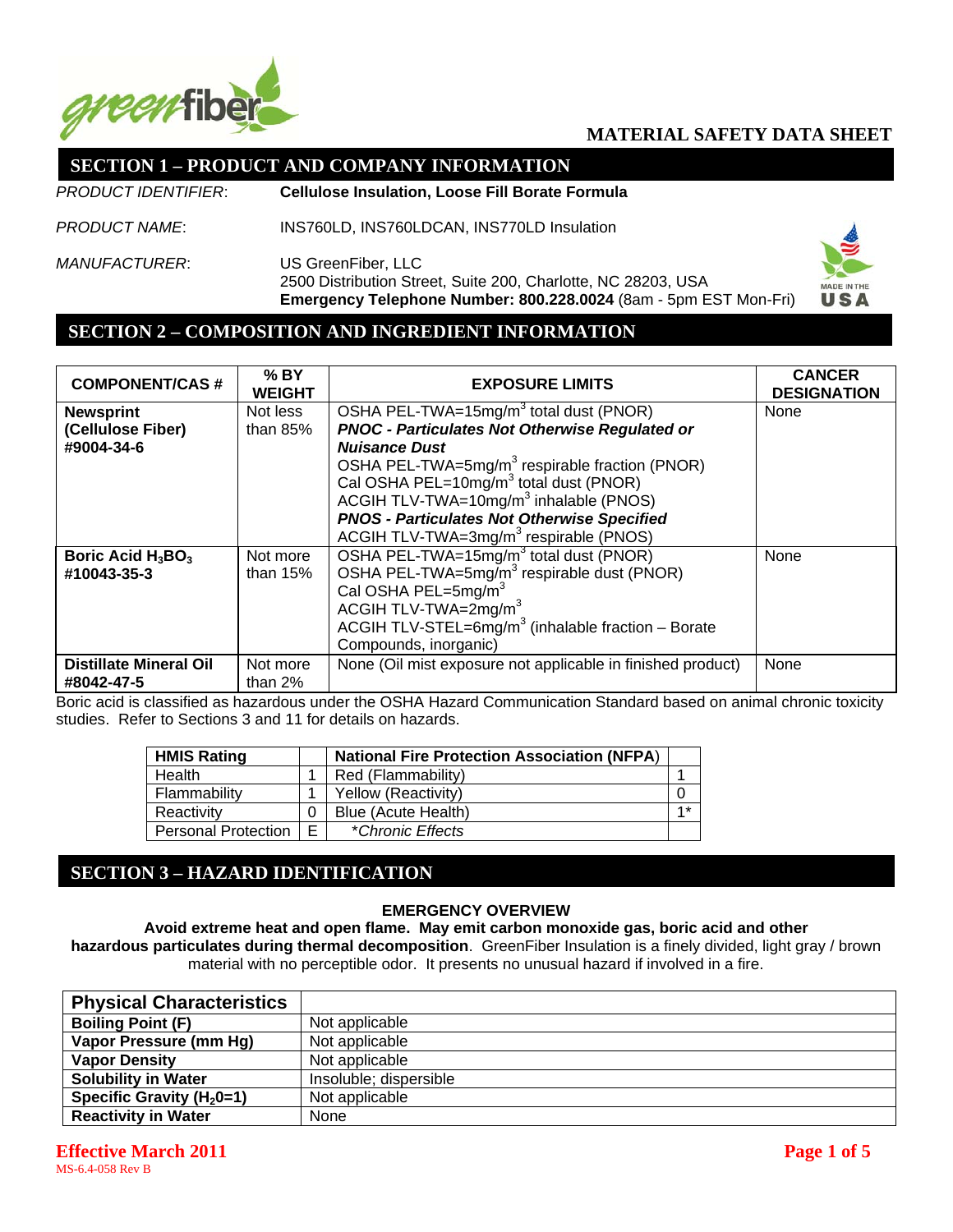

| <b>Potential Health Effects</b> |                                                                                                                                                                                                                                      |
|---------------------------------|--------------------------------------------------------------------------------------------------------------------------------------------------------------------------------------------------------------------------------------|
| <b>Inhalation</b>               | Slightly irritating to upper respiratory system. Persons with respiratory problems<br>should avoid breathing dust.                                                                                                                   |
| <b>Eyes</b>                     | Slight irritant. In case of eye contact, flush with water.                                                                                                                                                                           |
| Ingestion                       | Small amounts are not likely to cause harm. Ingestion of large amounts may cause<br>rash, diarrhea, nausea.                                                                                                                          |
| <b>Skin</b>                     | Does not normally irritate skin. In case of broken skin, wear gloves and wash dust<br>from skin with soap and plenty of water. Large amounts absorbed into bloodstream<br>may cause rash, skin peeling, diarrhea, nausea, dizziness. |
| <b>Acute</b>                    | Not anticipated as discussed above.                                                                                                                                                                                                  |
| <b>Chronic</b>                  | None.                                                                                                                                                                                                                                |
| <b>Cancer</b>                   | Neither the end product nor any of its components.                                                                                                                                                                                   |

# **SECTION 4 –FIRST AID**

| <b>Eyes</b>                  | For dust exposure, immediately flush eyes with plenty of water for at least 15 minutes. Seek medical<br>attention if irritation persists.              |
|------------------------------|--------------------------------------------------------------------------------------------------------------------------------------------------------|
| <b>Skin</b>                  | If skin is exposed, wash with soap and large amounts of water. If irritation persists, seek medical<br>attention.                                      |
| <b>Inhalation</b>            | If irritation or difficulty in breathing occurs, remove to fresh air. Seek medical attention if condition<br>persists.                                 |
| Ingestion                    | Symptoms may include diarrhea, nausea and vomiting. Seek medical attention if material was<br>ingested and symptoms occur.                             |
| Note to<br><b>Physicians</b> | Exposure to dust may aggravate symptoms of persons with pre-existing respiratory tract conditions<br>and may cause skin and gastrointestinal symptoms. |

# **SECTION 5 – FIRE FIGHTING MEASURES**

| <b>Flash Point</b>   | Not applicable                                                                                           |
|----------------------|----------------------------------------------------------------------------------------------------------|
| (Method Used)        |                                                                                                          |
| <b>Combustible</b>   | Material may decompose on contact with extreme temperatures and open flames.                             |
| <b>Flammable</b>     | LEL: Not applicable UEL: Not applicable                                                                  |
| Limits               |                                                                                                          |
| <b>Autoignition</b>  | Not determined                                                                                           |
| <b>Temperature</b>   |                                                                                                          |
| <b>Explosion</b>     | None expected for product based on particle size. Note: Airborne concentrations of combustible           |
| <b>Hazard</b>        | dust, when combined with an ignition source, can create an explosion hazard if the dust                  |
|                      | concentration exceeds 15 mg/m <sup>3</sup> .                                                             |
| <b>Extinguishing</b> | Water, dry chemical and other agents rated for a wood fire (Type A fire). Use Type A rated               |
| Media                | extinguisher.                                                                                            |
| <b>Fire Fighting</b> | Evacuate the area and notify the fire department. If possible, isolate the fire by moving other          |
| <b>Instructions</b>  | combustible materials. If the fire is small, use a hose-line or extinguisher rated for a Type A fire. If |
|                      | possible, dike and collect water used to fight fires. Fire-fighters should wear normal protective        |
|                      | equipment (full bunker gear) and positive-pressure, self-contained breathing apparatus.                  |

# **SECTION 6 – ACCIDENTAL RELEASE MEASURES**

Contains water-soluble inorganic mineral salts which may damage trees or vegetation exposed to large quantities. **Land**: shovel, sweep or vacuum product. Place in disposal container. Avoid bodies of water.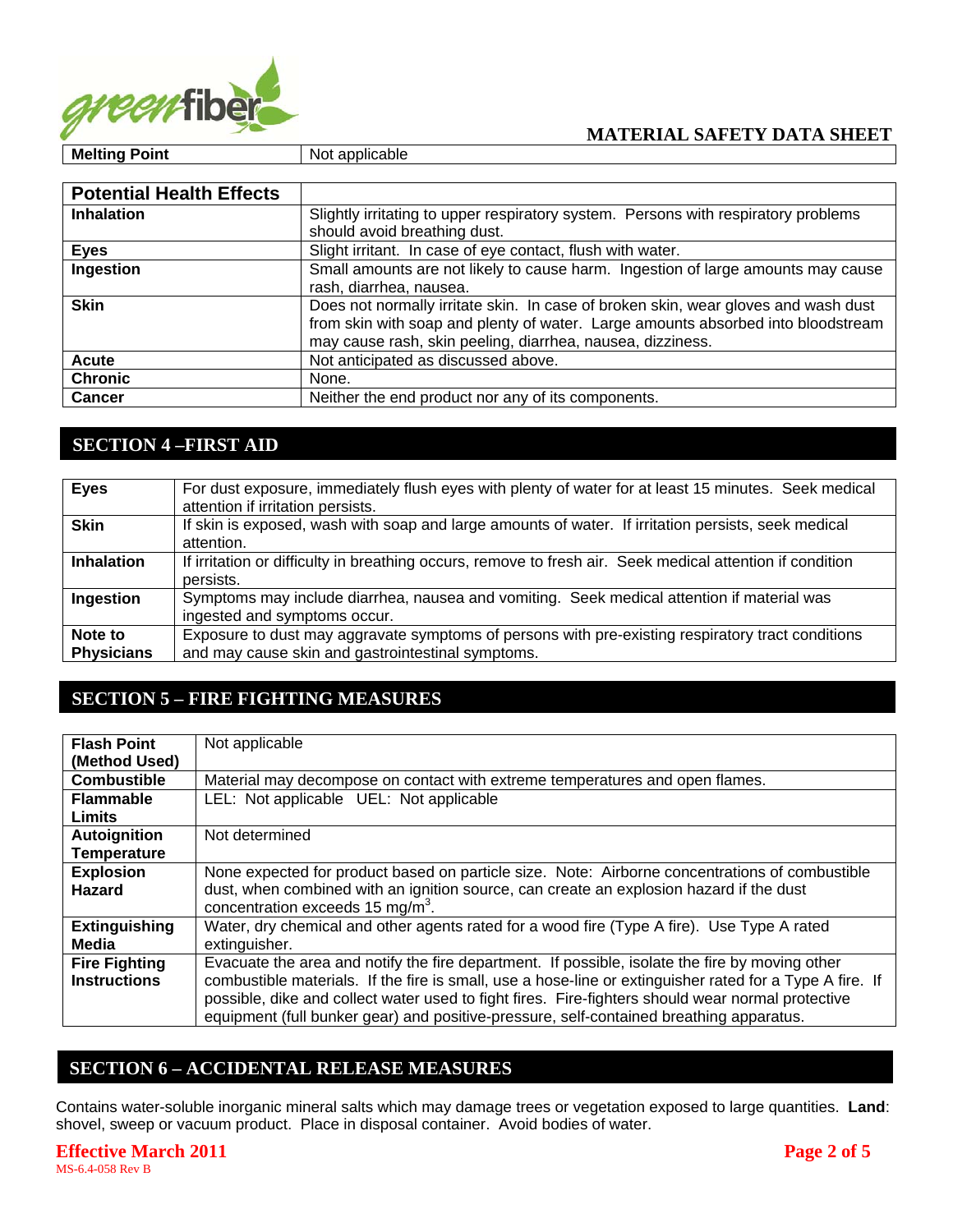

**Water**: large quantities may cause localized contamination of surrounding waters depending on the quantity spilled. At high concentrations may damage localized vegetation, fish and other aquatic life. This product is a non-hazardous waste when spilled or disposed of as defined in the Resource Conservation and Recovery Act (RCRA) regulations (40 CFR 261). Refer to regulatory information in Section 15 for additional information regarding EPA and California regulations.

# **SECTION 7 – HANDLING AND STORAGE**

| General                    | No special handling is required. Storage of sealed bags in a dry, indoor location is<br>recommended. To maintain product integrity, handle on a "first-in-first-out" basis. Use good<br>house keeping and engineering controls so that dust levels are below the exposure limits<br>listed in Section 2. |
|----------------------------|----------------------------------------------------------------------------------------------------------------------------------------------------------------------------------------------------------------------------------------------------------------------------------------------------------|
| <b>Storage Temperature</b> | Ambient                                                                                                                                                                                                                                                                                                  |
| <b>Storage Pressure</b>    | Atmospheric                                                                                                                                                                                                                                                                                              |
| <b>Special Sensitivity</b> | None                                                                                                                                                                                                                                                                                                     |

#### **SECTION 8 – EXPOSURE CONTROLS AND PERSONAL PROTECTION**

| <b>General Exposure Controls</b> | No specific controls are needed. Use standard good housekeeping practices and  |  |
|----------------------------------|--------------------------------------------------------------------------------|--|
|                                  | engineering controls to minimize nuisance levels.                              |  |
| <b>Respiratory Protection</b>    | If housekeeping and engineering controls do not maintain nuisance levels below |  |
|                                  | regulatory limits or dust concentration is unknown, use a NIOSH-approved mask. |  |
| <b>Eye Protection</b>            | Wear ANSI-approved eye protection if environment is excessively dusty.         |  |
| <b>Hand Protection</b>           | If skin is broken or sensitive, use gloves.                                    |  |
| <b>Other Protective Clothing</b> | <b>None</b>                                                                    |  |
| Ventilation                      | Normal and adequate ventilation                                                |  |
| <b>Work/Hygienic Practices</b>   | Standard hygienic practices                                                    |  |
| <b>Occupational Exposure</b>     | This product is listed/regulated by OSHA and Cal/OSHA as "Particulates Not     |  |
| <b>Limits</b>                    | Otherwise Regulated" or "Nuisance Dust." This product is list by ACGIH as      |  |
|                                  | "Particulates Not Otherwise Specified."                                        |  |

### **SECTION 9 – PHYSICAL AND CHEMICAL PROPERTIES**

| Appearance                 | Gray / Brown, odorless fiber    | <b>Boiling/Melting Point</b> | Not applicable                                |
|----------------------------|---------------------------------|------------------------------|-----------------------------------------------|
| <b>Bulk Density</b>        | 9 lb/ft <sup>3</sup> compressed | <b>Flash Point</b>           | Not applicable                                |
| <b>Vapor Pressure</b>      | Negligible $@$ 20 $^{\circ}$ C  | рH                           | $\leq$ 8.2 (2.0% suspension @ 25 $\degree$ C) |
| <b>Solubility in Water</b> | Product is not soluble          | <b>Viscosity</b>             | Not applicable                                |

# **SECTION 10 – STABILITY AND REACTIVITY**

**Stability:** Greenfiber Insulation is a stable product.

**Hazardous Decomposition Products**: None

**Hazardous Polymerization**: Will not occur

**Conditions and Materials to Avoid**: Reaction with strong reducing agents such as metal hydrides or alkali metals will generate hydrogen gas which could create an explosive hazard. Keep away from strong oxidizers, such as concentrated nitric acid, hydrogen peroxide and chlorine.

# **SECTION 11 – TOXICOLOGICAL INFORMATION**

**Effective March 2011 Page 3 of 5 Page 3 of 5** MS-6.4-058 Rev B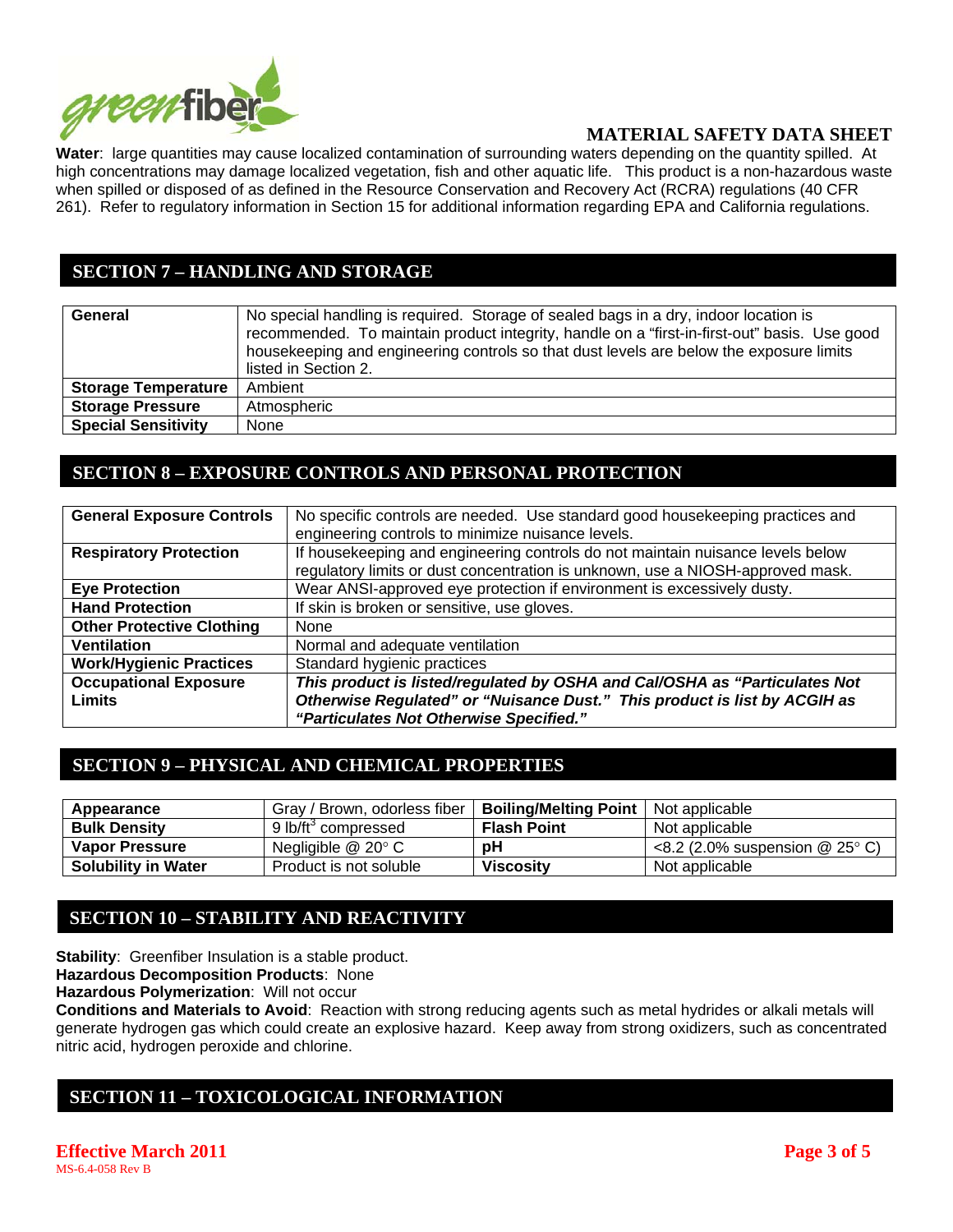

| <b>BORIC ACID</b>   |                                                                                                                                       |
|---------------------|---------------------------------------------------------------------------------------------------------------------------------------|
| Eye                 | Draize test in rabbits produced mild eye irritation effects. No adverse eye effects anticipated.                                      |
| <b>Skin</b>         | Low acute dermal toxicity, LD50 in rabbits is greater than 2,000 mg/kg of body weight. Boric Acid is<br>poorly absorbed through skin. |
| Ingestion           | Low acute oral toxicity, LD50 in rates is 3,500 to 4,100 mg/kg of body weight                                                         |
| <b>Inhalation</b>   | Low acute inhalation toxicity; LC50 in rates is greater than 2.0 mg/L (or $g/m3$ ).                                                   |
| <b>Reproduction</b> | Animal feeding studies in rat, mouse, and dog, at high doses, have demonstrated effects on fertility.                                 |
| <b>Mutagenicity</b> | No mutagenic activity was observed for boric acid in a battery of short-term mutagenicity assays.                                     |

# **SECTION 12 – ECOLOGICAL INFORMATION**

| <b>BORIC ACID</b>                          |                                                                                                                                                                                                        |
|--------------------------------------------|--------------------------------------------------------------------------------------------------------------------------------------------------------------------------------------------------------|
| <b>Ecotoxicity</b>                         | Daphnia magna, 48-hr LC50=133 mg B/L. Trout, 32-day LC50=100 mg B/L                                                                                                                                    |
| <b>Chemical Fate</b><br><b>Information</b> | Boron is naturally occurring and ubiquitous in the environment. Boric Acid decomposes in<br>the environment to natural borate. Boric Acid is soluble in water and is leachable through<br>normal soil. |

#### **SECTION 13 – DISPOSAL CONSIDERATIONS**

Dispose as a non-hazardous waste.

#### **SECTION 14 – TRANSPORT INFORMATION**

May be shipped normally as a non-hazardous material.

### **SECTION 15 – REGULATORY INFORMATION**

**Superfund**: CERCLA/SARA. This product is not listed under the Comprehensive Environmental Response Compensation and Liability Act (CERCLA) or its 1986 amendments, the Superfund Amendments and Reauthorization Act (SARA), including substances listed under Section 313 of SARA, Toxic Chemicals, 42 USC 11023, 40 CFR 372.65; Section 302 of SARA Extremely Hazardous Substances, 42 USC 11002, 40 CFR 355; or the CERCLA Hazardous Substances list, 42 USC 9604, 40 CFR 302.

**RCRA:** This product is not listed as a hazardous waste under any sections of the Resource Conservation and Recovery Act or regulations (40 CFR 261 et seq.).

**Safe Drinking Water Act:** This product is not regulated under the SDWA, 42 USC 300g-1, 40 CFR 141 et seq. Consult state and local regulations for possible water quality advisories regarding boron and ammonia.

**California Proposition 65:** This product is not listed on any Proposition 65 lists of carcinogens or reproductive toxicants.

**OSHA Carcinogen:** Not listed.

**Clean Water Act (Federal Water Pollution Control Act):** 33 USC 1251 et seq.: This product is not itself a discharge covered by any water quality criteria of Section 304 of the CWA, 33 USC 1314. This product is not on the Section 307 List of Priority Pollutants, 33 USC 1317, 40 CFR 116. This product is not on the Section 311 List of Hazardous Substances, 33 USC 1321, 40 CFR 116.